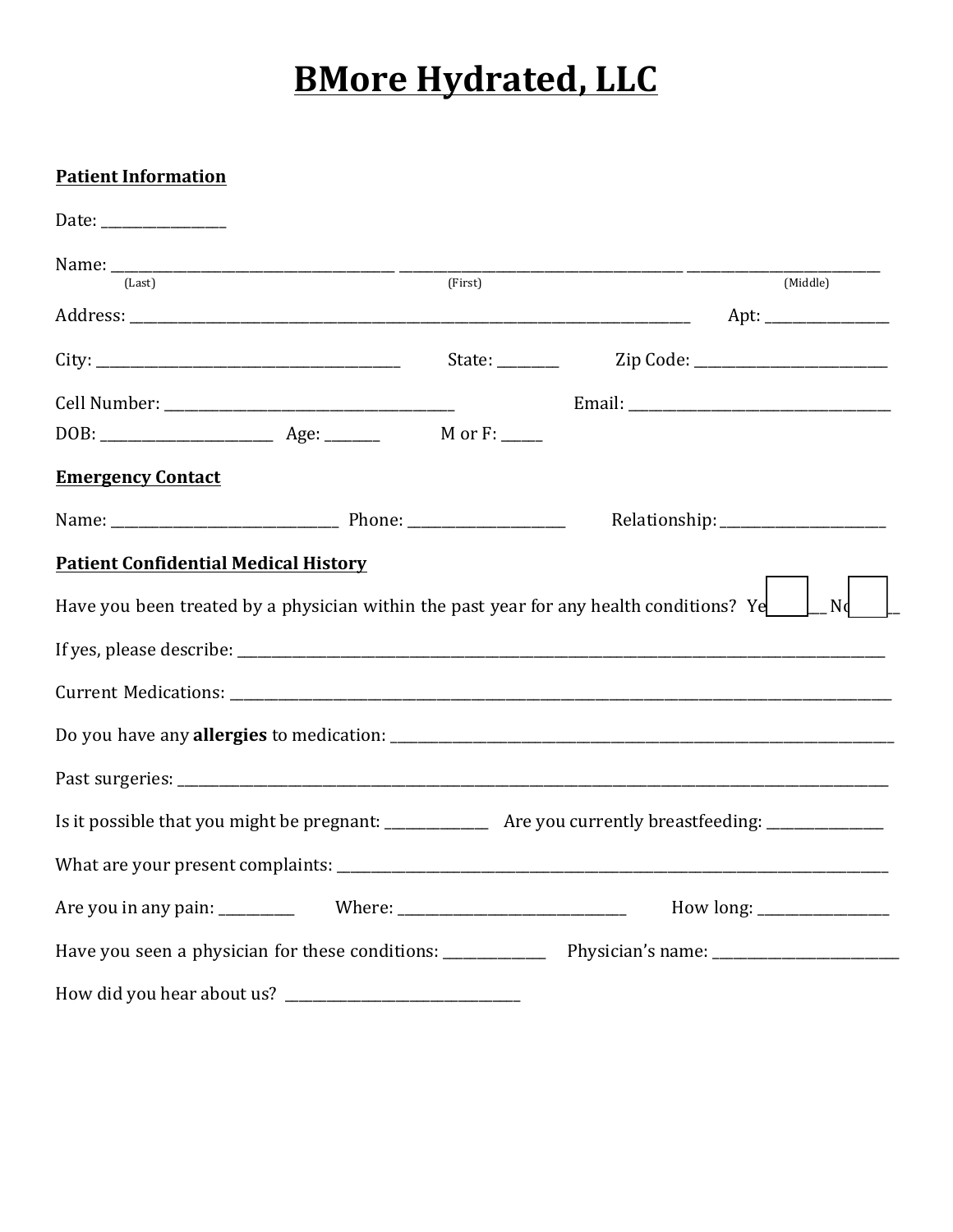Name: \_\_\_\_\_\_\_\_\_\_\_\_\_\_\_\_\_\_\_\_\_\_\_\_\_\_\_\_\_\_\_\_\_\_\_\_\_\_\_\_\_\_\_ \_\_\_\_\_\_\_\_\_\_\_\_\_\_\_\_\_\_\_\_\_\_\_\_\_\_\_\_\_\_\_\_\_\_\_\_\_\_\_\_\_\_\_\_\_\_\_\_\_\_ \_\_\_\_\_\_\_\_\_\_\_\_\_\_\_\_\_

(Last) (First) (Middle)

## **Patient Confidential Medical History**

## **Heart and Circulatory System**



 $\Box$  Swelling/edema

## **Respiratory System**

 $A$ sthma \_\_\_\_ Bronchitis  $\exists$  Pneumonia  $\Box$  Sinus Disease  $\sqsupset$ COPD  $\Box$  Emphysema  $\sqsupset$  Tuberculosis  $\Box$  Shortness of breath

## **Neurologic System**

- $\Box$  Headaches \_\_\_\_ Migraines  $\Box$  Concussion \_\_\_\_ Dizziness  $\Box$  Numbness/Tingling  $\Box$  Epilepsy/Seizures  $\Box$  Weakness
- $\Box$  Fainting
- $\Box$  Balance Problems
- $\Box$  Paralysis
- $\Box$  Depression
- $\Box$  Anxiety
- Psychiatric Disorder
- $\Box$  Multiple Sclerosis
- Leber's Hereditary Optic Neuropathy

## **Digestive System**

 $\exists$  Ulcer  $\Box$  Acid Reflux  $\Box$ Nausea  $\exists$  Vomiting  $\Box$  Constipation  $\Box$  Gall Bladder Disease

#### **Musculoskeletal System**

 $\Box$  Arthritis  $\Box$  Joint Problems \_\_\_\_ Bone Problems  $\Box$  Muscular Dystrophy

#### **Genitourinary System**

 $\Box$  Urinary Retention  $\Box$  Kidney Disease Bladder Disease Prostate Disease/BPH  $\Box$  Menstrual Problems

## **Other Illness**



\_\_\_\_\_\_\_\_\_\_\_\_\_\_\_\_\_\_\_\_\_\_\_\_\_

\_\_\_\_\_\_\_\_\_\_\_\_\_\_\_\_\_\_\_\_\_\_\_\_\_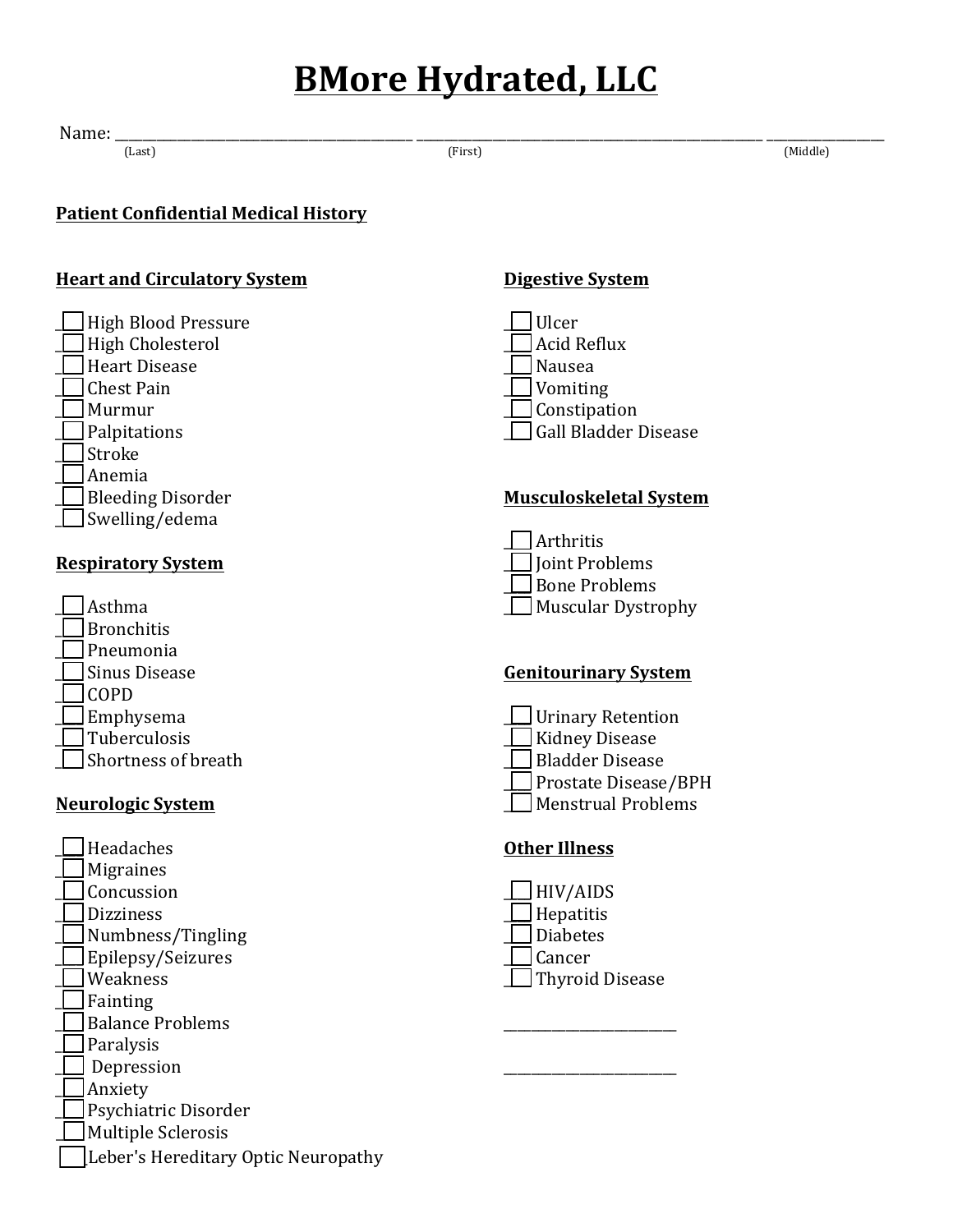#### **HIPAA Acknowledgement and Consent Form**

I understand that under the Health Insurance Portability and Accountability Act of 1996 (HIPAA), I have certain rights to privacy regarding my protected health information. I understand that this information can and will be used to:

- Conduct, plan, and direct my treatment and follow-up care among the multiple healthcare providers who may be involved in that treatment directly or indirectly.
- Obtained payment from designated third party payers
- Conduct normal health care operations such as quality assessments or evaluations and physician certifications

I have been informed by you of your Notice of Privacy Practices containing a more complete description of the uses and disclosures of my health information (available in print form upon request). I have reviewed and studied the notice of privacy practices prior to signing this consent. I understand that this organization has the right to change its notice of privacy practices from time to time, and that I may contact this organization at anytime at the address above to obtain a current copy of the notices of privacy practices. For questions and concerns, please contact our policy and compliance officer at 410-864-2169.

I understand that I may request in writing that this organization restrict how my private information is used or disclosed to carry out treatment, payment, or healthcare operations. I also understand the organization is not required to agree to my request restrictions, but if the organization does agree, then it is abound to abide by such restrictions.

I understand that I can revoke this consent in writing at any time, except to the extent that the organization has taken action relying on this consent.

Name (Patient or Legal Representative for Patient)

Date of Birth

\_\_\_\_\_\_\_\_\_\_\_\_\_\_\_\_\_\_\_\_\_\_\_\_\_\_\_\_\_\_\_\_\_\_

\_\_\_\_\_\_\_\_\_\_\_\_\_\_\_\_\_\_\_\_\_\_\_\_\_\_\_\_\_\_\_\_\_\_\_\_\_\_\_\_\_\_\_\_\_\_\_\_\_\_\_\_\_\_\_\_\_\_\_ Signed (Patient or Legal Representative for Patient) \_\_\_\_\_\_\_\_\_\_\_\_\_\_\_\_\_\_\_\_\_\_\_\_\_\_\_\_\_\_\_\_\_\_ Date

\_\_\_\_\_\_\_\_\_\_\_\_\_\_\_\_\_\_\_\_\_\_\_\_\_\_\_\_\_\_\_\_\_\_\_\_\_\_\_\_\_\_\_\_\_\_\_\_\_\_\_\_\_\_\_\_\_\_\_ Legal Representative's Relationship to Patient